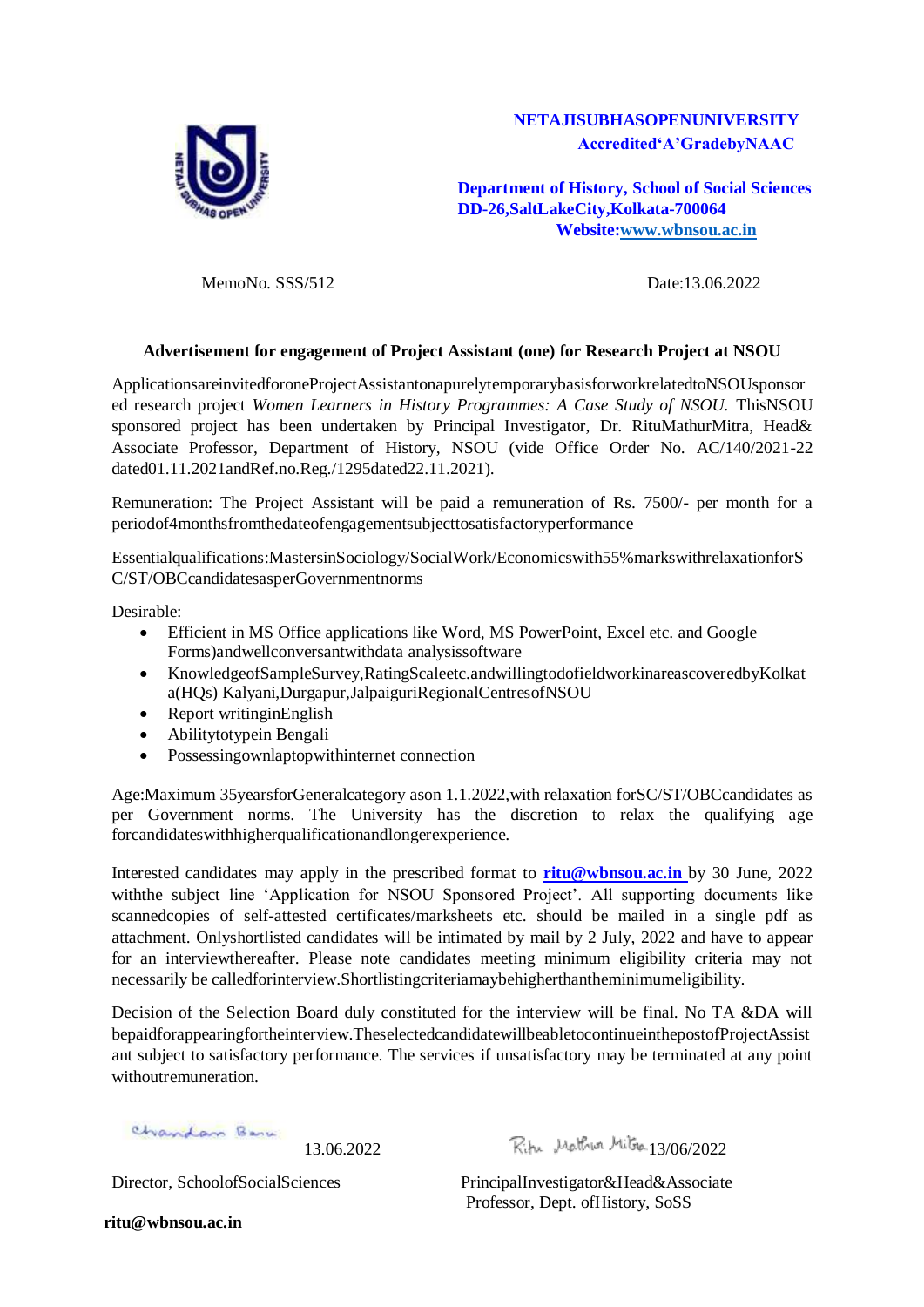

# **NETAJISUBHASOPENUNIVERSITY Accredited'A'GradebyNAAC**

**Department of History, School of Social SciencesDD-26,SaltLakeCity,Kolkata-700064 Website[:www.wbnsou.ac.in](http://www.wbnsou.ac.in/)**

#### **ApplicationfortheengagementofProjectAssistant(one)inRe searchProjectat NSOU (onpurely temporarybasis)**

# **APPLICATIONFORM**

A) **Positionforwhichthisapplicationistobeconsidered:** \_

**B) NameoftheProjectAppliedfor:**

#### **C) DetailsofCandidate**

- 1. Name:
- 2. Age:

# 3. Sex:

- 4. Category:
- 5. Mobileno.
- 6. WhatsAppno:
- 7. Emailid:
- 8. Permanentaddress:
- 9. AddressforCommunication:
- 10. Academicqualifications(startingfromSecondaryExamination):

| Examination     | Subject | Board/University | Marks/Percentage   Division/Class |  |
|-----------------|---------|------------------|-----------------------------------|--|
| M.P./ICSE/CBSE  |         |                  |                                   |  |
| H.S./ISC/CBSE   |         |                  |                                   |  |
| <b>B.A.Hons</b> |         |                  |                                   |  |
| M.A.            |         |                  |                                   |  |
| M.Phil          |         |                  |                                   |  |
| Ph.D            |         |                  |                                   |  |

11. Languageknown:

Paste your recentpassportsiz ephotograph